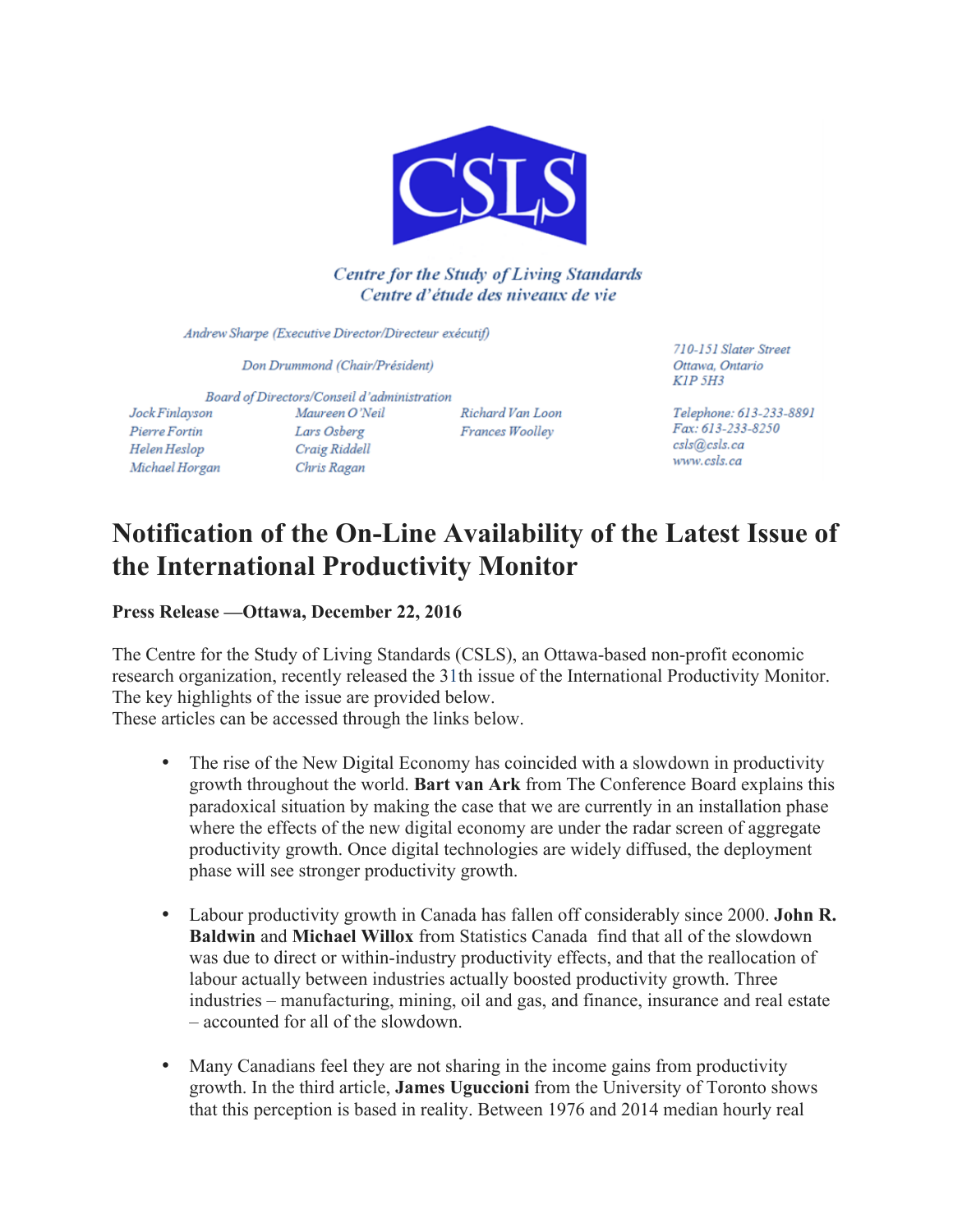wages in Canada grew at a meagre 0.1 percent per year, while labour output per hour advanced at a 1.1 per cent average annual rate. The author finds that rising earnings inequality accounts for about one half, with labour's falling share of national income responsible for one third.

- One of the most important publishing events in 2016 has been the release of *The Rise and Fall of American Economic Growth: The U.S. Standard of Living since the Civil War* by Northwestern University economist **Robert J. Gordon. Daniel E. Sichel** of Wellesley College, makes the case that Gordon has actually written two books, the first on the dramatic change in U.S. living standards since 1870 and the second on the post-1970 period and the future where the drivers of strong productivity growth up to 1970 cannot be repeated. Sichel has high praise for the first book, but is less enthusiastic about the second book, as he feels Gordon, downplays the factors such as digital technologies that point to an improved productivity performance. Gordon takes issue with Sichel's optimism and points out that the United States has already experienced slower productivity growth for 35 out of 45 years since 1970 (the 1995- 2004 period is the exception). He believes that the digital revolution will not alter economic life as profoundly, or along as many dimensions, as earlier great inventions, especially electricity.
- **Nicholas Oulton** from the London School of Economics provides an examination of the sources of total factor productivity (TFP) growth. He concludes that measurement error unfortunately plays a prominent role in the TFP discussion, and that until there is improved measurement, the mystery of TFP is likely to remain unresolved.
- **Matthew Calver** from Finance Canada and **Alexander Murray** from the Centre for the Study of Living Standards decompose multifactor productivity growth in Canada over the 1997-2014 period by industry and by province. They find the results are very sensitive to the choice of decomposition technique.
- **Alexander Murray** from the Centre for the Study of Living Standards provides an assessment of the strengths and weakness of partial versus total factor productivity measures. He concludes that productivity analysts should adopt a balanced, contextappropriate approach that incorporates both productivity measures.

In 2016, the Centre for the Study of Living Standards released 20 research reports on a wide range of topics, mostly on productivity, labour market, well-being and Aboriginal issues. The reports can be accessed at http://www.csls.ca/res\_reports.asp.

# *International Productivity Monitor* **Number 31, Fall 2016**

Masthead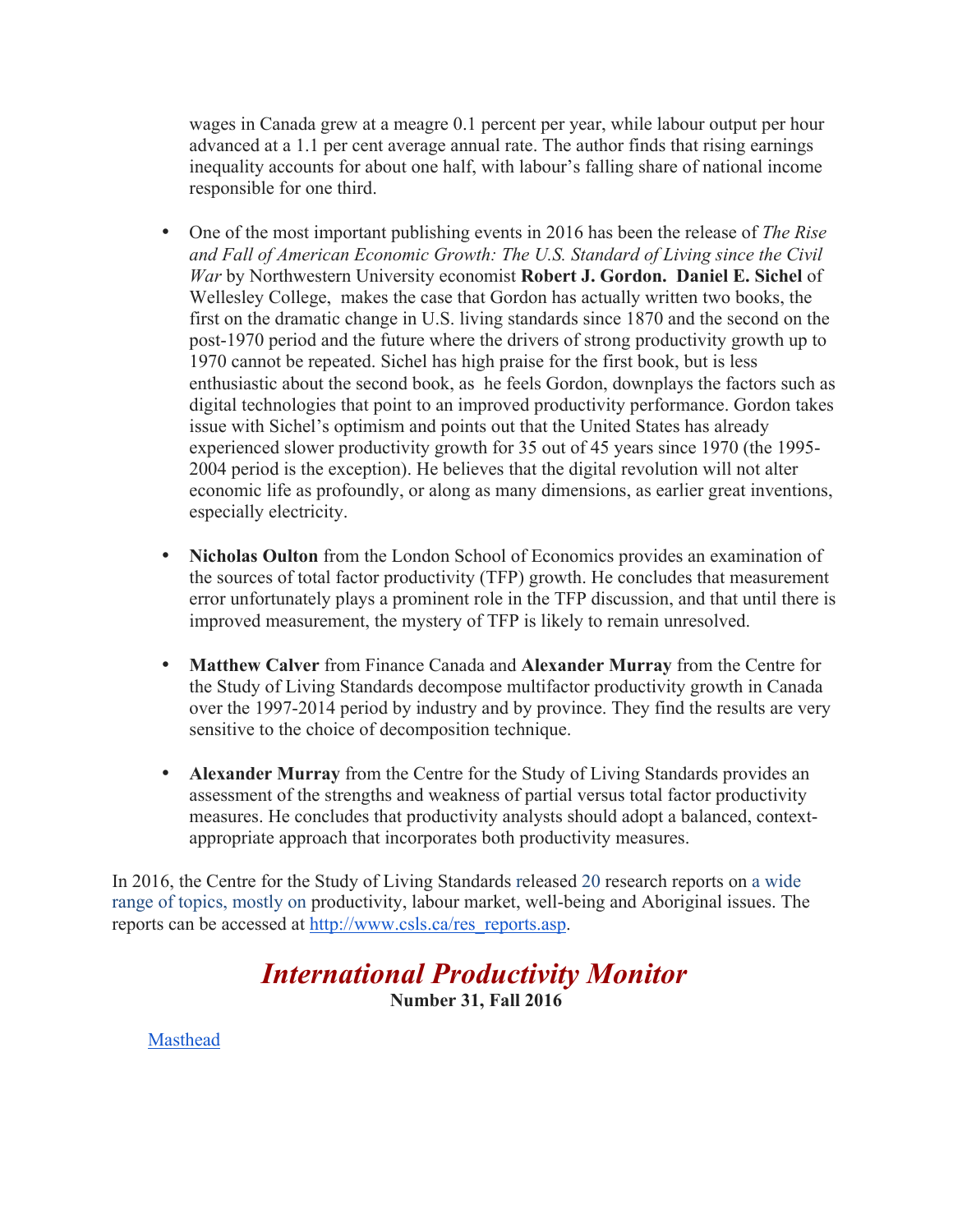# Editor's Overview

#### **Bart van Ark**

The Productivity Paradox of the New Digital Economy

#### **John R. Baldwin and Michael Willox**

The Industry Origins of Canada's Weaker Labour Productivity Performance and the Role of Structural Adjustment in the Post-2000 Period

#### **James Uguccioni**

Explaining the Gap between Productivity and Median Wage Growth in Canada, 1976- 2014

#### **Symposium on** *The Rise and Fall of American Growth*

#### **Daniel Sichel**

Two Books for the Price of One: Review Article on *The Rise and Fall of American Growth* by Robert J. Gordon

#### **Robert J. Gordon**

Comments on Daniel Sichel's Review Article on *The Rise and Fall of American Growth*

# **Symposium on Total Factor Productivity**

**Nicholas Oulton** The Mystery of TFP

#### **Matthew Calver and Alexander Murray**

Decomposing Multifactor Productivity Growth in Canada by Industry and Province, 1997-2014

#### **Alexander Murray**

Partial versus Total Factor Productivity Measures: An Assessment of their Strengths and Weaknesses

#### **For further information, please contact:**

Andrew Sharpe Executive Director Centre for the Study of Living Standards 710-151 Slater Street Ottawa, Ontario K1P 5H3 Canada